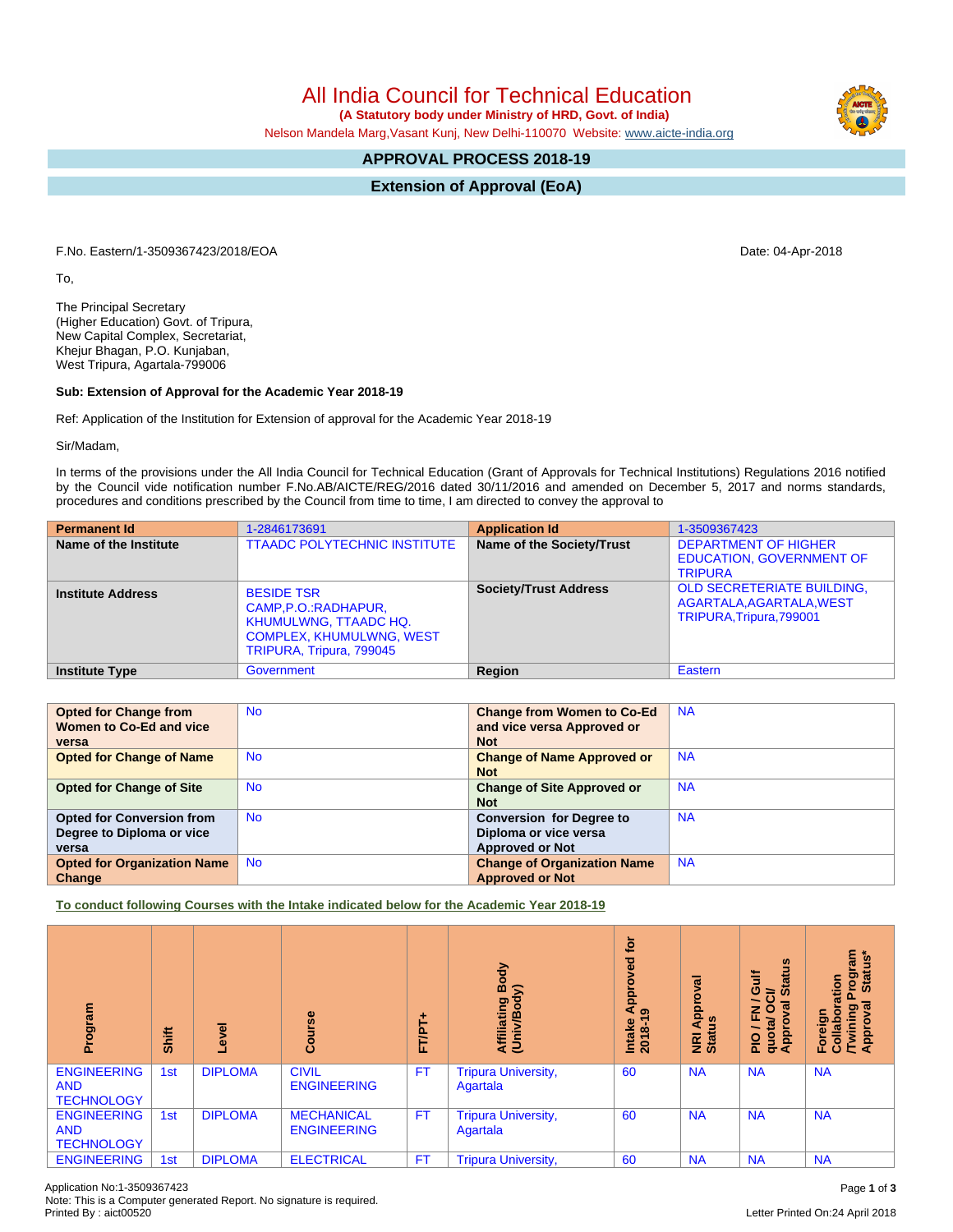| <b>AND</b>          |  |  | ≺ınG |  | aartala |  |  |
|---------------------|--|--|------|--|---------|--|--|
| TΕ<br>animi d<br>≘¥ |  |  |      |  |         |  |  |
| _____<br>__ _ …     |  |  |      |  |         |  |  |

+FT –Full Time,PT-Part Time

| Deficiencies Noted based on Self Disclosure                            |                   |  |  |  |  |  |
|------------------------------------------------------------------------|-------------------|--|--|--|--|--|
| <b>Particulars</b>                                                     | <b>Deficiency</b> |  |  |  |  |  |
| <b>Other Details Deficiency</b>                                        |                   |  |  |  |  |  |
| Are all approved teaching faculty being paid as per VI pay commission? | Yes               |  |  |  |  |  |
| <b>Other Facilities Deficiency</b>                                     |                   |  |  |  |  |  |
| General Insuarance                                                     | Yes               |  |  |  |  |  |
| Implementing Food Safety and Standard Act, 2006 in the Institution     | Yes               |  |  |  |  |  |
| <b>Insurance for Students</b>                                          | Yes               |  |  |  |  |  |
| Online Grievance Rederssal Mechanism                                   | Yes               |  |  |  |  |  |
| <b>Faculty Deficiency</b>                                              | Yes               |  |  |  |  |  |
| <b>Computational Facilities</b>                                        |                   |  |  |  |  |  |
| Internet Bandwidth                                                     | Yes               |  |  |  |  |  |
| Legal Application S/W                                                  | Yes               |  |  |  |  |  |
| PCs to Student ratio                                                   | <b>Yes</b>        |  |  |  |  |  |
| Internet Bandwidth-Applied Intake                                      | Yes               |  |  |  |  |  |
| Printers-Applied Intake                                                | <b>Yes</b>        |  |  |  |  |  |
| Legal Application S/W-Applied Intake                                   | Yes               |  |  |  |  |  |
| PCs to Student ratio-Applied Intake                                    | Yes               |  |  |  |  |  |
| <b>Library Facilities</b>                                              |                   |  |  |  |  |  |
| <b>National Journals</b><br>Yes                                        |                   |  |  |  |  |  |
| MultiMediaPC<br>Yes                                                    |                   |  |  |  |  |  |

**\***Please refer Deficiency Report for details

**TTAADC POLYTECHNIC INSTITUTE** is hereby informed to submit the compliance of the deficiencies mentioned above to the Regional Office within a period of **6 months** from the date of issuance of this letter failing which the council shall initiate strict action as defined in Approval Process Handbook 2018-19 during the subsequent Academic Year.

In case of any differences in content in this Computer generated Extension of Approval Letter, the content/information as approved by the Executive Council / General Council as available on the record of AICTE shall be final and binding.

Strict compliance of Anti-Ragging Regulation: - Approval is subject to strict compliance of provisions made in AICTE Regulation notified vide F. No. 37-3/Legal/AICTE/2009 dated July 1, 2009 for Prevention and Prohibition of Ragging in Technical Institutions. In case Institution fails to take adequate steps to Prevent Ragging or fails to act in accordance with AICTE Regulation or fails to punish perpetrators or incidents of Ragging, it will be liable to take any action as defined under clause 9(4) of the said Regulation.

> **Prof. A.P Mittal Member Secretary, AICTE**

Copy to:

- 1. The Regional Officer, All India Council for Technical Education College of Leather Technology Campus Block LB, Sector III, Salt Lake City Kolkata - 700 098, West Bengal
- 2. The Director Of Technical Education\*\*, Tripura
- 3. The Registrar\*\*, Tripura University, Agartala
- 4. The Principal / Director, TTAADC POLYTECHNIC INSTITUTE BESIDE TSR CAMP,P.O.:RADHAPUR, KHUMULWNG, TTAADC HQ. COMPLEX,